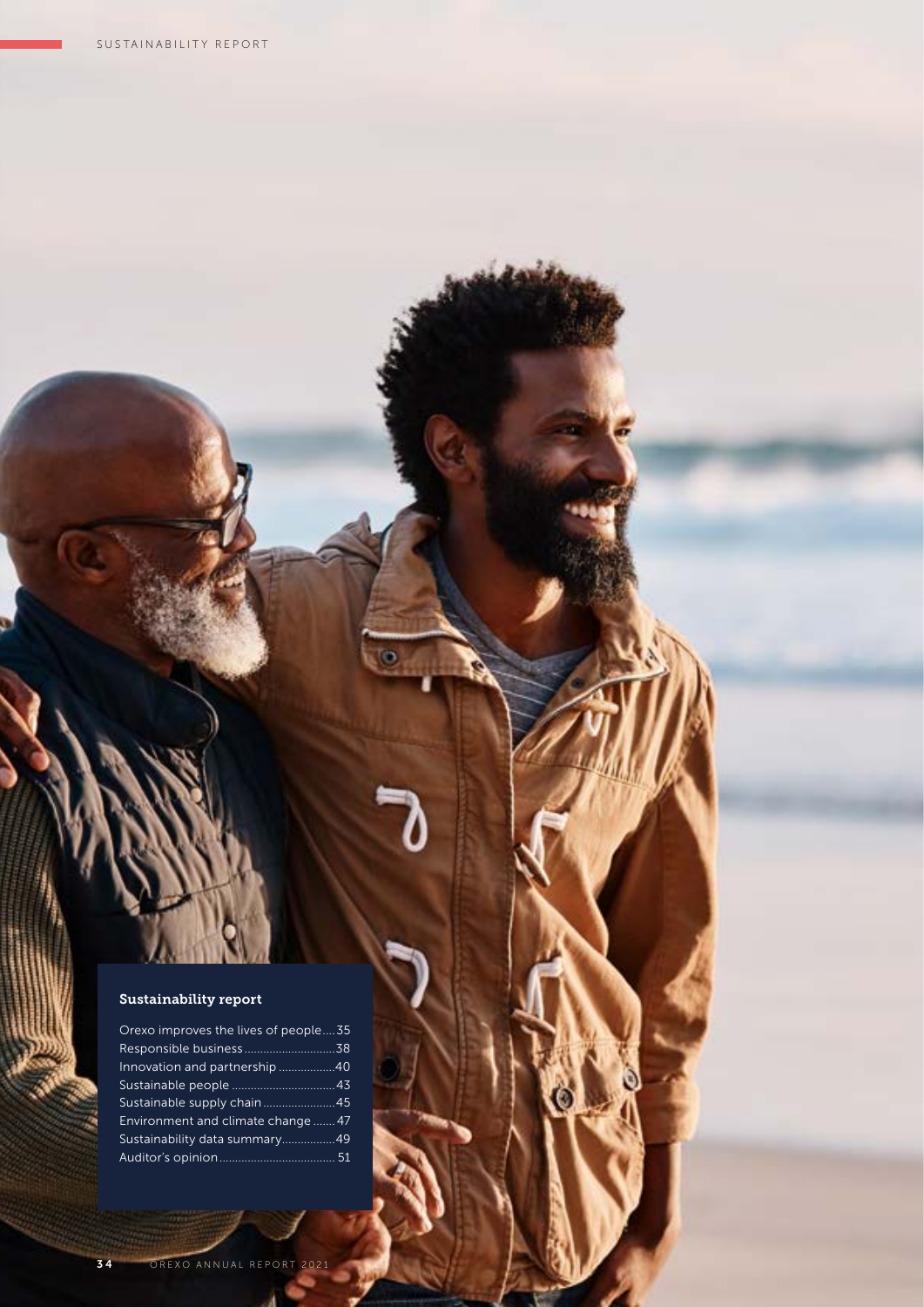## Orexo improves the lives of people

People staying healthy, being able to work and take care of their loved ones is Orexo's ultimate goal and our biggest contribution as a company to a sustainable society. On the way to achieving this, Orexo will carry out its work in a way that as far as possible minimizes our environmental impact. Through a clear sustainability agenda that permeates the entire business, we will contribute to a more sustainable world.

Sustainability has been important for Orexo for many years and a responsible business is central to all our activities and a foundation for our sustainability work. Orexo's sustainability work is managed by the Sustainability group and the team includes representation from the management team and other relevant functions creating the ability to influence the company's strategies and policies. The sustainability goals are achieved by integrating our ambitions and sustainability values in our policies and procedures and by communication with our employees and business partners.

In 2020, Orexo refined its sustainability agenda by defining four focus areas. These were updated in 2021: a) Innovation and partnership, b) Sustainable people, c) Sustainable supply chain, and d) Environment and climate change.

In 2021, we initiated a process to evaluate, analyze and further develop the agenda. It started with an analysis of the present situation to identify important sustainability topics. This was followed by a stakeholder analysis and stakeholder dialogue. In 2022, the stakeholder dialogue will be followed by a materiality analysis. The process ensures that Orexo identifies material topics, involvement of the whole organization and eventually a more powerful sustainability agenda.

#### Frameworks are guiding our employees

Orexo's policies and procedures guide managers and employees in their day-to-day work and are aligned with international standards and well-known initiatives, such as the ILO conventions and the UN Guiding Principles on



#### Statement by the CEO

Orexo's Sustainability Report is prepared in accordance with the Swedish Annual Accounts Act and it also act as our Communication on Progress according to the reporting guidelines of the UN Global Compact. I am pleased to reaffirm Orexo's support of the Ten Principles in the areas of Human Rights, Labor, Environment and Anti-Corruption.

Yours sincerely

Nikolaj Sorensen President and CEO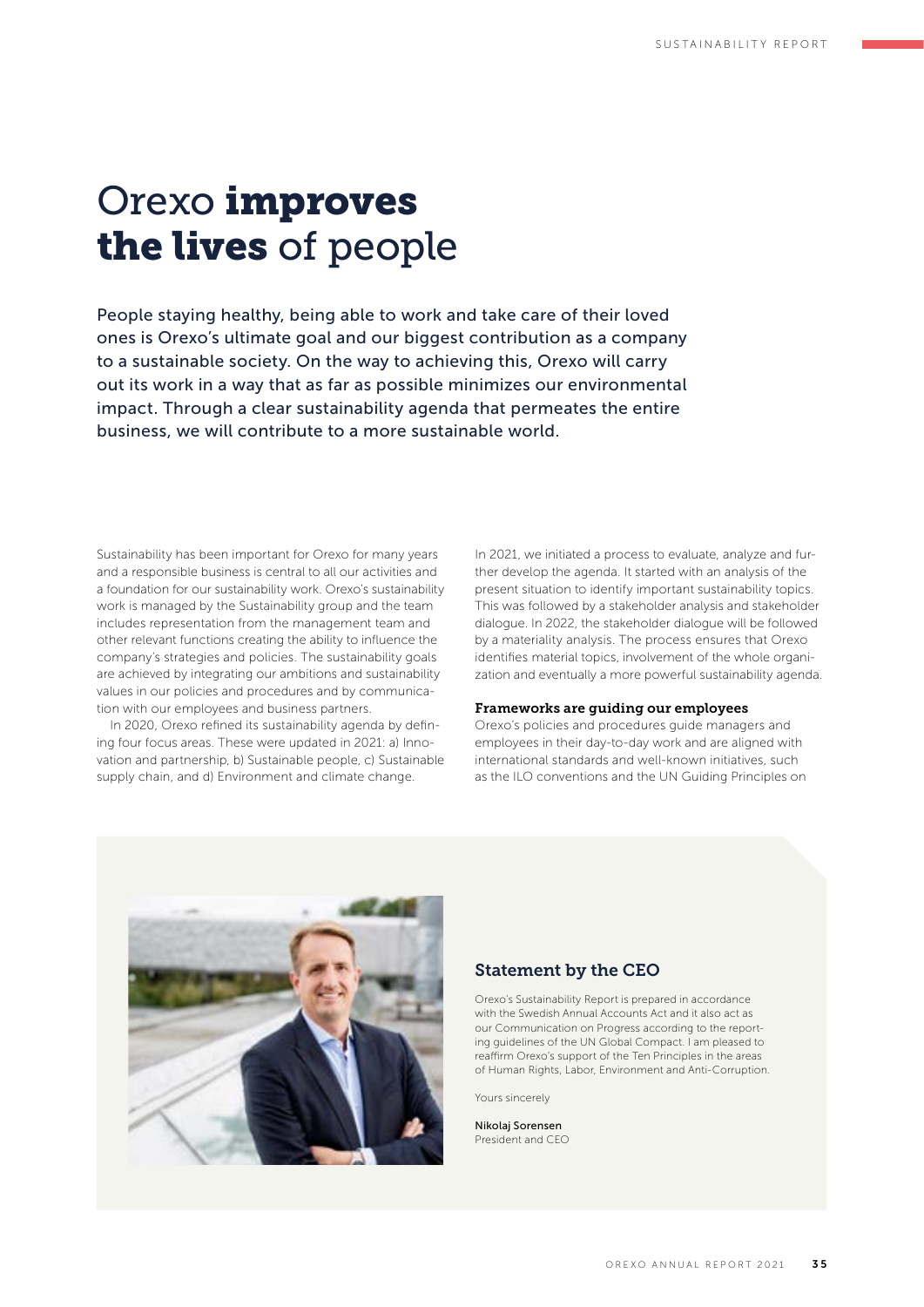Business and Human Rights. Orexo is also a participant in the UN Global Compact. The Swedish head office, where we carry out research and development, is responsible for developing and maintaining corporate governance both for the Swedish parent company and its US subsidiary, Orexo US, Inc. The majority of the commercial activities are run by Orexo US, Inc., which also manages a number of guidelines adapted to local expectations and conditions in the US. Further details regarding governance and guidelines are described under Responsible business and each of the four focus areas.

#### Orexo contributes to the UN Sustainable Development Goals

Orexo supports Agenda 2030 and the Sustainable Development Goals (SDGs). In 2021, Orexo participated in the UN Global Compact's program "SDG Ambition Accelerator", a program that challenges participating companies to set

more ambitious and clear goals in line with the SDGs. Our focus continuous to be on Goal 3: "Good health and well-being", and in particular target 3.5: "Strengthen the prevention and treatment of substance abuse, including narcotic drug abuse and harmful use of alcohol." Target 3.5 connects directly to our business' ambition to prevent and treat mental illness and addictive diseases. The SDGs will play an important part in our continued work to set a robust and material sustainability agenda. Further, the supply chain and the use of contract manufacturing plays an important part in the company's contribution to the SDGs.

## Responsible business

Orexo operates in a market and industry where ethics and transparency are instrumental. Our overall corporate governance promotes the transparency to combat corruption and safeguard human rights.

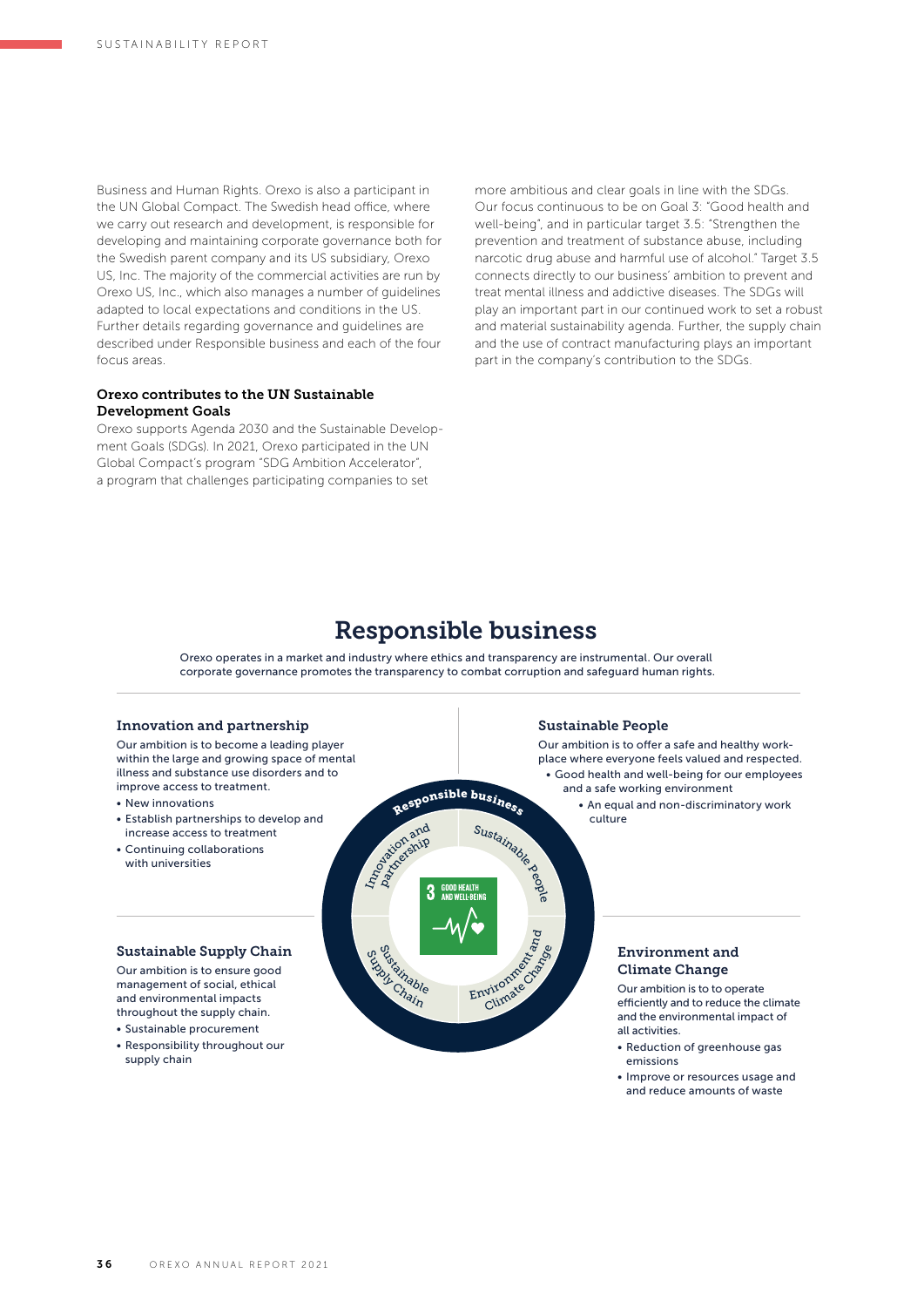## Frameworks

#### UN Agenda 2030

The UN Sustainable Development Goals sets an ambitious and necessary agenda to lead the world towards more sustainable development. Orexo's operations has a direct and indirect impact on several of the goals. Orexo has the greatest impact on the sustainability goal number 3 "Good health and wellbeing".

#### UN Global Compact

The organizations that participate in the UN Global Compact commit themselves to living up to ten principles regarding human rights, working conditions, environmental impact and anti-corruption, and respect these throughout their value chain. As a participant in the UN Global Compact, Orexo's sustainability agenda builds on and follows these principles. The principles give the company the long-term focus and the direction required to create a positive change in the business.

#### ILO core conventions

Orexo complies with the International Labor Organization's (ILO) eight core conventions, which constitute a minimum standard for working conditions, all over the world. It is about basic human rights in working life.

#### UN Guiding Principles on Business and Human Rights

Orexo follows the UN's Guiding Principles on Business and Human Rights. These principles were adopted in 2011 and mean that an activity should not contribute to human rights violations and that companies should act to prevent such.





## $\overline{\mathbf{3}}$  questions to Cecilia Coupland

### SVP and Head of Operation, management representative in Orexo Sustainability Group

#### How would you summarize sustainability for 2021?

Mental illness and substance use disorders are growing issues that have increased substantially during the pandemic. I am proud of the progress we made during 2021 in our research projects and in our collaborations with partners. These developments are creating opportunities to both bring new, improved products to the market and enabling our existing products to reach more people who are struggling.

The many challenges addressed by the Sustainable Development Goals continues and our participation in the UN Global Compact program SDG Ambition Accelerator has given us valuable insights into where our biggest impacts are. We have also taken further strides in our understanding of our current situation and what is important for us, by performing an internal and external stakeholder analysis. This will serve as great base for our future sustainability efforts.

#### What are your sustainability priorities for 2022?

Our main priority is to finalize our materiality analysis and use this as a basis for setting a sustainability plan for coming years. The plan will include the whole of Orexo, both the Swedish R&D operations and our sales organization in the US. Furthermore, we will accelerate our efforts in understanding the sustainability impact of our external suppliers, which are a crucial part of our value chain.

#### What would you like to achieve in a 5 year horizon?

My vision is that in five years we will have a full understanding of our sustainability impact through our operations and value chain and that we will have executed our sustainability plan. Also, that we will be recognized as a responsible company that goes beyond our legal obligations for sustainability.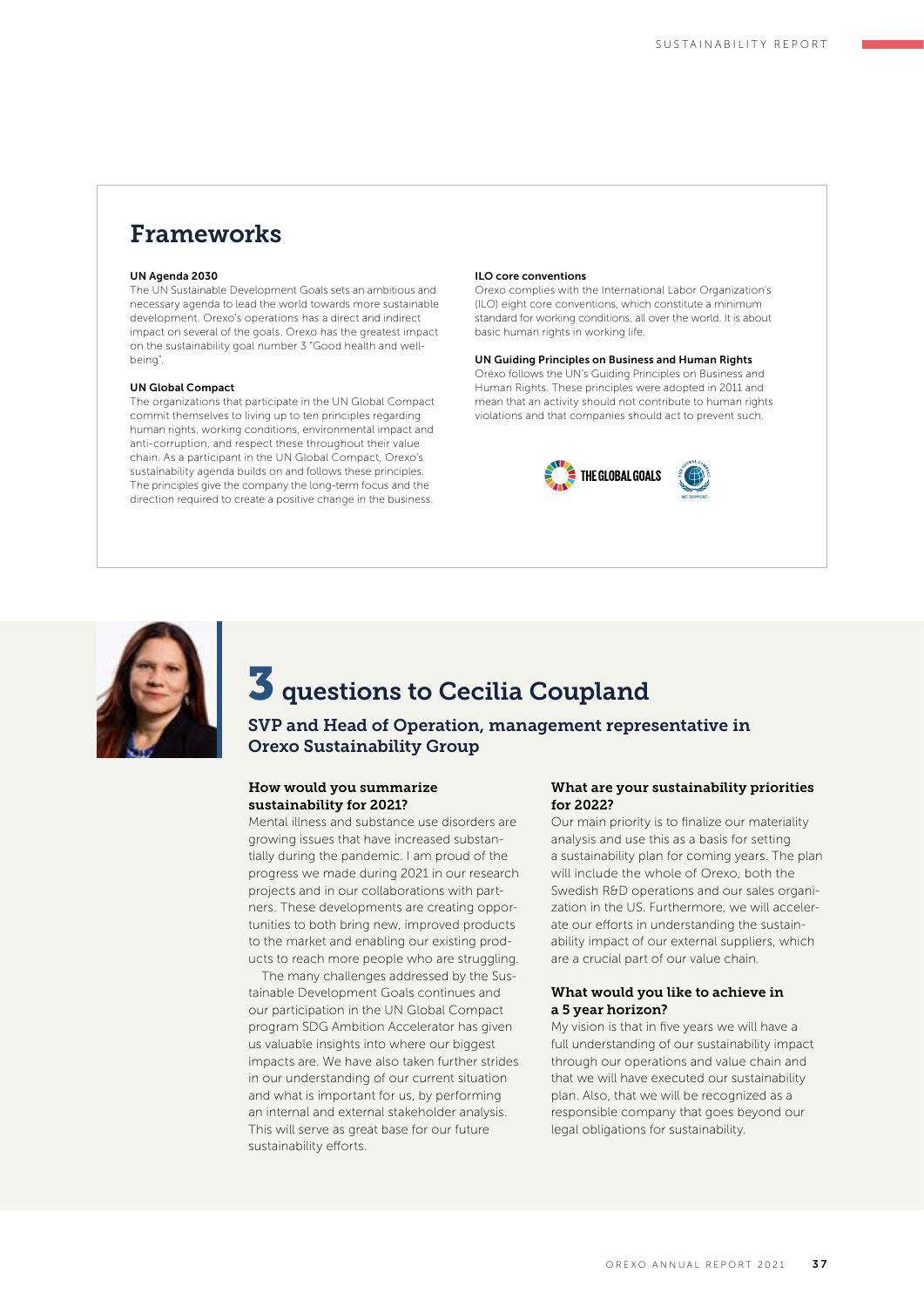## Responsible business

Orexo operates in the pharmaceutical industry, marketing a controlled substance. This sector of the industry has a history of unethical business conduct, hence business practices for companies like ours receive heavy scrutiny by law enforcement and legislative bodies. For us at Orexo, responsible business practices are a top priority and we have no tolerance for non-compliance.

Ethical practice underpins all Orexo's business operations. Orexo operates in markets that offer good business opportunities, but operations can also be in high-risk markets with exposure to serious risks such as bribery and corruption. Orexo has no tolerance for this.

Orexo's Code of Conduct "Business Compliance and Ethics Code" serves as an umbrella for all other policies and guidelines in the company and is based on corporate values, legislation and internationally recognized standards, such as the Universal Declaration of Human Rights, the Helsinki Declaration<sup>1</sup> and the Ten Principles of UN Global Compact. Orexo's Code of Conduct is the basis of our business and it describes expectations and requirements in the areas of human rights, personnel and labour law, environment and anti-corruption. It also describes ethical expectations of research and development as well as requirements regarding patient safety.

The Code of Conduct must be followed by all board members, employees and temporary staff at Orexo AB and its subsidiaries. To ensure legal compliance, manage risks and to achieve set sustainability ambitions, Orexo has several policies and guidelines linked to the Code of Conduct.

To ensure good business ethics, and compliance with laws, regulations and Orexo's values, all board members, personnel and temporary staff are required to read and understand Orexo's Code of Conduct. In Sweden this is done at least biannually by reviewing and reaffirming their understanding and compliance with the Business Compliance and Ethics Code. Correspondingly in the US, the US Code of Business Conduct and Ethics is reviewed and reaffirmed annually.

Supporting Orexo's Code of Conduct there is a Comprehensive Compliance Program. This consists of policies and procedures structured to mitigate the legal, regulatory and ethical risks associated with research and development, quality control and the US commercial pharmaceutical operations.

Orexo's management systems assist personnel in accessing and tracking the policies and procedures relevant to their role. Policies and procedures are reviewed on an ongoing basis as business needs evolve and at least once every two years. All new employees receive comprehensive introductory training including the Orexo Code of Conduct, role- specific compliance requirements, and the Safety, Health and Environment framework.

#### Business Compliance and Ethics Code

Supplier Code of Conduct

US Comprehensive Compliance Policies

Safety, Health and Environment Policies Human Resources Policies

<sup>1</sup> A number of recognized ethical principles for medical research involving humans, developed by the World Medical Association (WMA).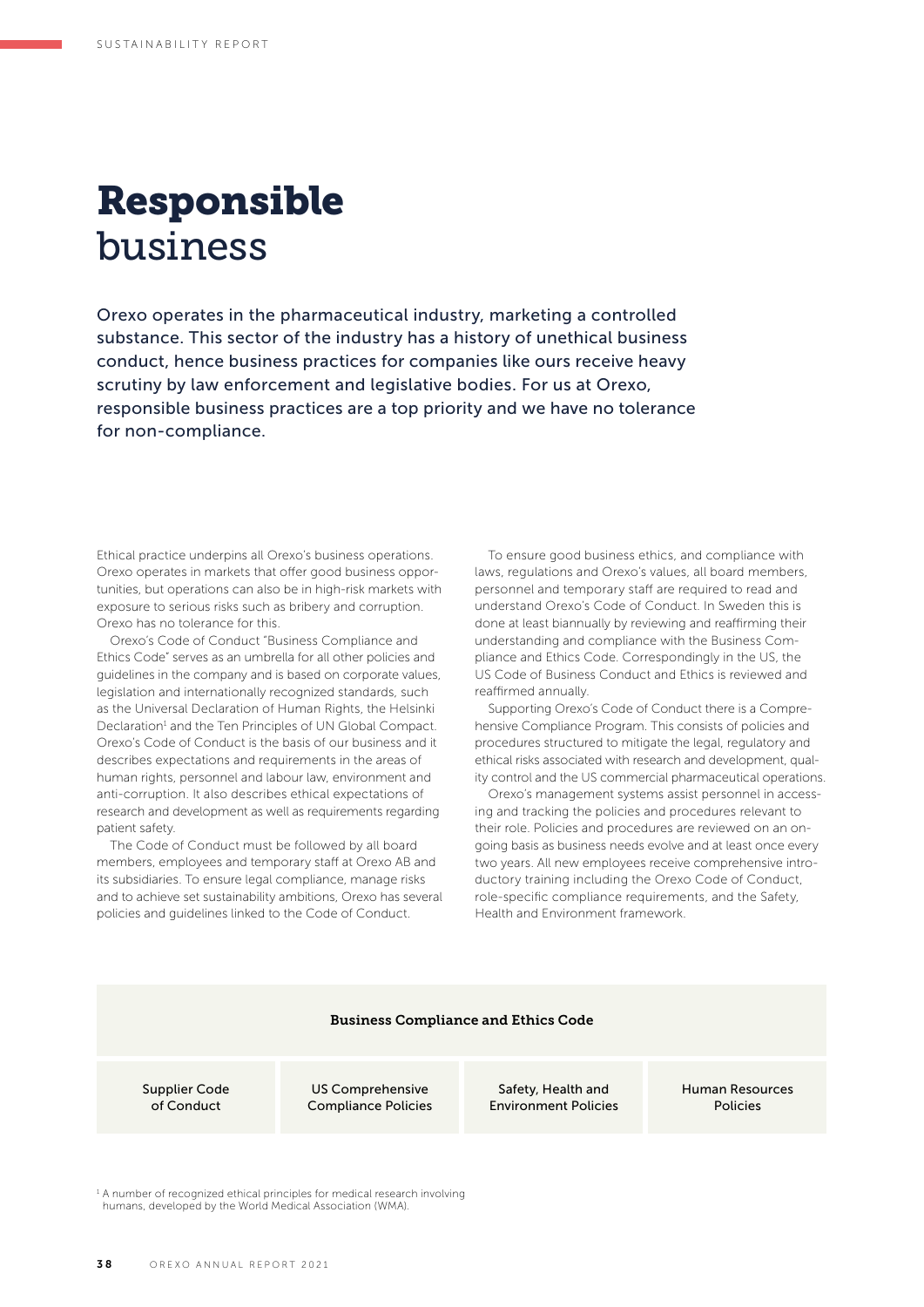

Implementation of Code of Conduct



All data can be found in the Sustainability Data Summary.

#### Whistleblower system where everyone can make their voice heard

Orexo must be a transparent, healthy and open organization that complies with laws, regulations and the company's Code of Conduct. The Code of Conduct urges individuals to pay attention to and report suspected business ethics violations or unethical conduct, without retaliation or any threat of retaliation.

If someone suspects that a serious violation has occurred, it is important that this is reported and that the reporting can be done anonymously. In 2021, a new process and tool for anonymous reporting, WhistleB, was introduced for the Swedish operations. In the US, the whistle blower system, Ethics Point, has been in use since many years. In 2021, no reports were made.

#### Marketing and sales

For businesses within the healthcare sector, one recognized risk is unethical business and compliance violations in interactions with healthcare professionals, healthcare organizations and government officials. Orexo's Code of Conduct therefore sets requirements and expectations and supports employees in their daily work.

Orexo has its main market in the USA, where the subsidiary Orexo US, Inc. is responsible for product commercialization. The subsidiary operates in accordance with laws and regulations established at the federal and state levels. The guidelines, collectively referred to as "US Comprehensive Compliance Policies", describe accepted marketing practices and activities related to drug sales, including the reporting of marketing expenses and interaction with

government authorities and healthcare representatives. All employees in the US are trained in these, both through teacher-led training and virtual training.

All new sales representatives receive specific training held at the Orexo office in New Jersey. The training lasts for a week covering sales and product training as well as all promotional policies, federal laws and regulations related to pharmaceutical sales and ethics, and their role as a sales representative, including interacting with physicians. At the end of the training, everyone takes a test to show that they have understood the material and the expectations and requirements. After this, there are periodic reminders and refreshers, during which sales representatives are given opportunities to discuss examples of field interactions in the context of compliance requirements to test the policy content, in addition to regular requests to read and acknowledge understanding of the policies and procedures. During 2021, eight new sales representatives were trained and 100 percent of read and acknowledged requests were completed within the allotted 30 days. In addition, during 2021, the entire sales team was trained in preparation for the MODIA™ launch. including an in-person compliance module.

#### Subpoena

On June 14, 2020, Orexo US, Inc. received a subpoena requesting the provision of certain information to US authorities linked to ZUBSOLV® and other buprenorphine products. Orexo has no knowledge of the reason for this subpoena. Orexo has engaged legal counsel to assist in the event of further requests for information or other activities related to this. No further information was received in 2021.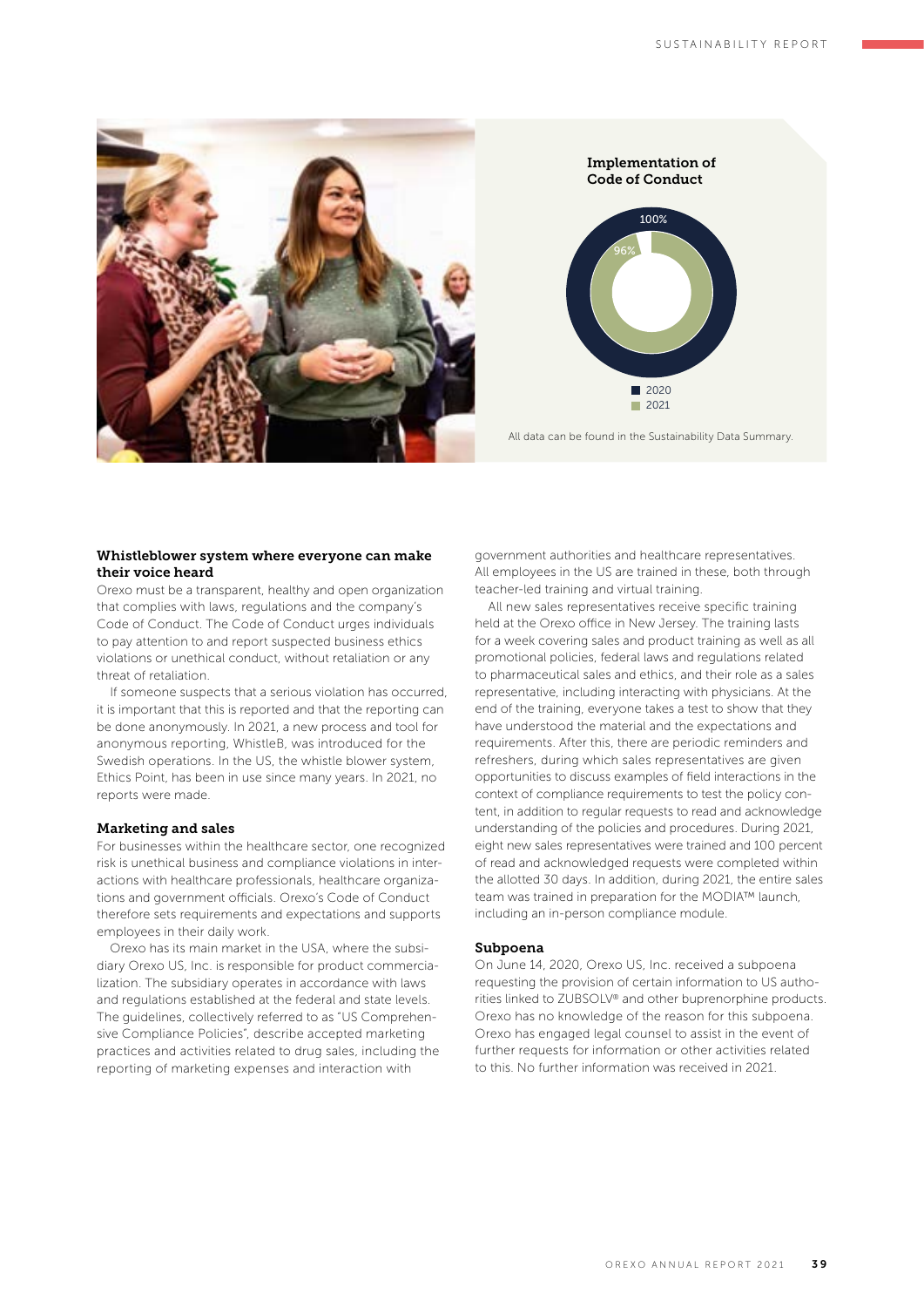## Innovation and partnership

Orexo's sustainable development is based on innovations made possible by the interaction between skilled researchers and experts with different scientific backgrounds. Innovation is at the core of the continued development of new formulation technologies and early development projects, enabling us to offer better medicines to patients globally. We recognize the importance of access to good healthcare and we are working closely with a number of partners to enable our drugs and digital therapies to reach more patients.

Our ambition is to become a leading player within the large and growing space of mental illness and substance use disorders and to improve access to treatment.

#### Important questions

- New innovations to prevent and treat substance use disorders and mental illness.
- Establishing partnerships to develop and increase access to treatment.
- Continuing collaborations with universities to strengthen pharmaceutical development.

#### Highlights 2021

- Pivotal trials for OX124 completed with positive results – a drug that will help reversing overdoses caused by synthetic opioids.
- New drug delivery platform amorphOX<sup>™</sup> giving new possibilities for new drug development.
- Completion of EU ZUBSOLV® supply chain and approval for launch in H1 2022.

Innovation is at the core of Orexo's business and drives our ambition of becoming a leading player in the treatment of mental illness and substance use disorders. To alleviate suffering and improve people's quality of life, equitable access to treatment is critical. To lead the way through offering novel and improved treatments, Orexo has been investing in several areas. These include the pipeline of pharmaceutical candidates, a new business area - digital therapeutics, and in university research projects. On the market Orexo is working with various players, such as lobbyists, authorities, policy makers, universities and industrial organizations, to increase access to treatment as well as to create awareness and knowledge about digital therapies that have the potential to give access to therapeutic support. The relationships and knowledge from these collaborations add great value to our research and development of future innovations and new products. We also work to reach more patients through partnerships, collaborations and financial assistance programs.

#### Innovations for improved treatment and reduced environmental impact

Overdoses from opioid misuse continue to cause many deaths. During 2021, Orexo continued to focus on the development project OX124. The OX124 product is based on Orexo's new drug delivery platform amorphOX™ and is designed to counteract overdoses caused by the most powerful synthetic opioids that is currently behind the vast majority of overdose fatalities in the US. The pivotal trial, completed in 2021, showed strong clinical data (see page 23)

As described on page 18, Orexo has developed the new drug delivery platform amorphOX™. This platform offers new opportunities to develop drugs with good chemical and physical stability which dissolve rapidly in small amounts of liquid. The delivery platform works for a broad scope of different active ingredients and its properties make it ideal for the development of emergency drugs. We also see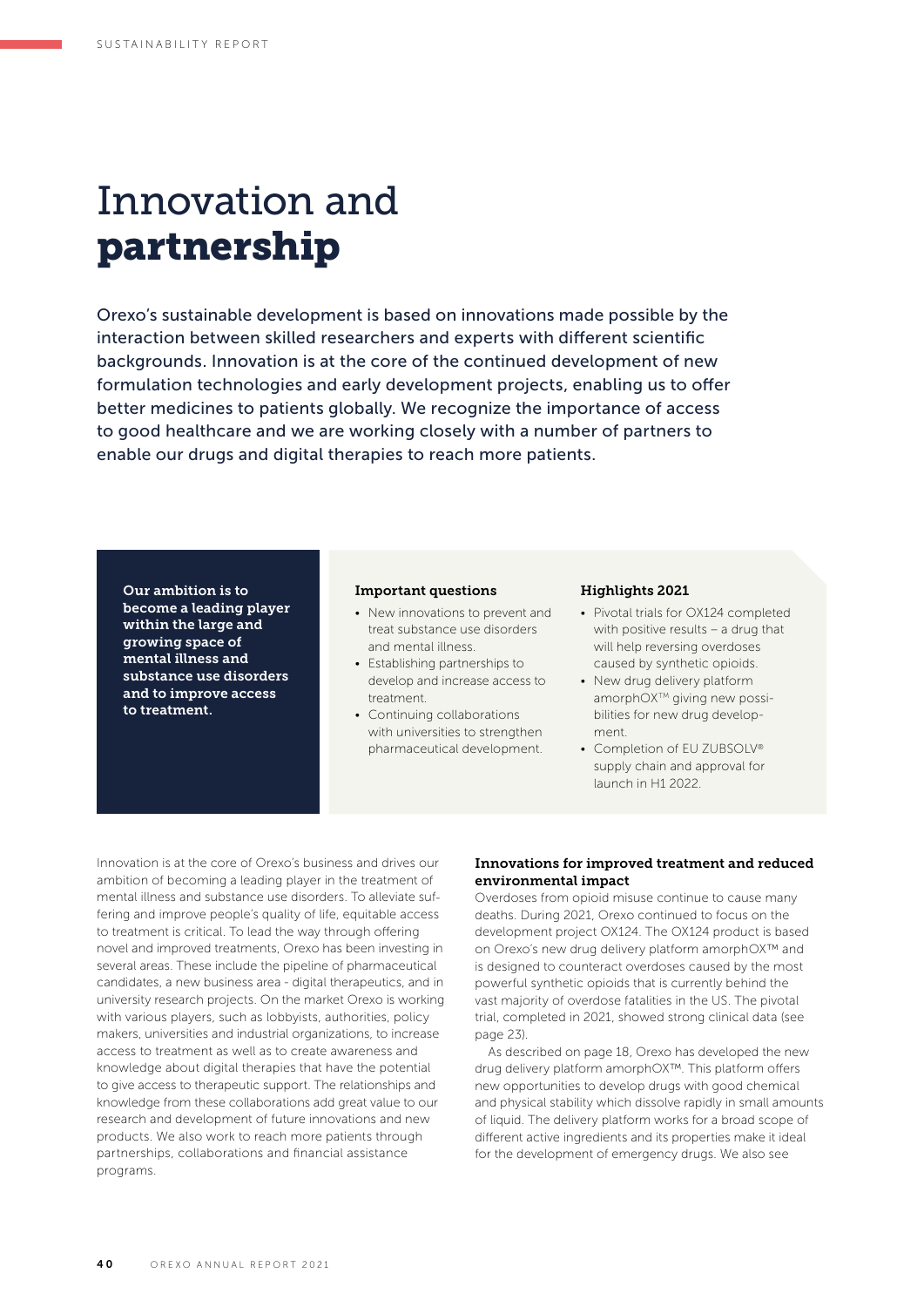

opportunities for environmental benefits having a platform which supports the development of pharmaceutical products with a longer shelf life.

Orexo's new pharmaceutical candidate OX640, a nasal adrenaline product for the emergency treatment of allergic reactions, is also based on the amorphOX™ platform. Adrenaline is a very unstable active ingredient sensitive to chemical degradation and today's commercially available adrenaline products have a limited shelf life. OX640 shows promising chemical and physical stability data and could provide a needle-free alternative with greater flexibility in its handling and storage. Further, OX640 does not contain any preservatives which are common among today's treatment solutions and can trigger allergic reactions.

#### University collaborations

Orexo participates in SweDeliver, an interdisciplinary collaboration between academia and industry, founded in 2020 with financial support from Vinnova, Sweden's innovation agency. The Faculty of Pharmacy at Uppsala University is the academic hub of the center. The scientific focus is on important research challenges in parenteral, oral and pulmonary drug delivery. In addition to this, young researchers are given the opportunity for education and career development. The goal of the center is for research to lead to the development of new and improved drug treatments. Orexo provides financial support, scientific expertise, an industrial perspective, and mentorship to young researchers. In 2021, SweDeliver launched a new initiative where motivated students

were offered the opportunity to pursue a six-week research project at an industrial partner. Orexo had one of the six internship openings and during the summer of 2021 we had a student adding value to one of our important research projects.

In addition to the specific internship program, Orexo continuously provides university students with thesis project opportunities. In 2021, we had one student working with us. In addition, we have study visits from the university and we are also invited to give lectures as part of university courses. These collaborations aim to strengthen the development of future pharmaceutical researchers.

#### Increased access to ZUBSOLV®

Helping to remove financial barriers that impede access to our products remains a priority. To enable greater access to ZUBSOLV®, we are currently running two programs that help to reduce out- of-pocket costs. The ZUBSOLV® Co-pay assistance program saves patients significant amounts of out-of-pocket costs when they pick up their ZUBSOLV® prescription and use the co-pay card. The ZUBSOLV® 15 tablet voucher program provides up to two free 15 tablet vouchers (30 tablets in total). Additionally, the ZUBSOLV® Patient Assistance Program provides free products to those patients that meet the US poverty level requirements.

These programs were launched in 2013 and have provided financial assistance to many patients. In 2021, 145 patients received help through the ZUBSOLV® Patient Assistance Program, while more than 81,000 co-pay cards and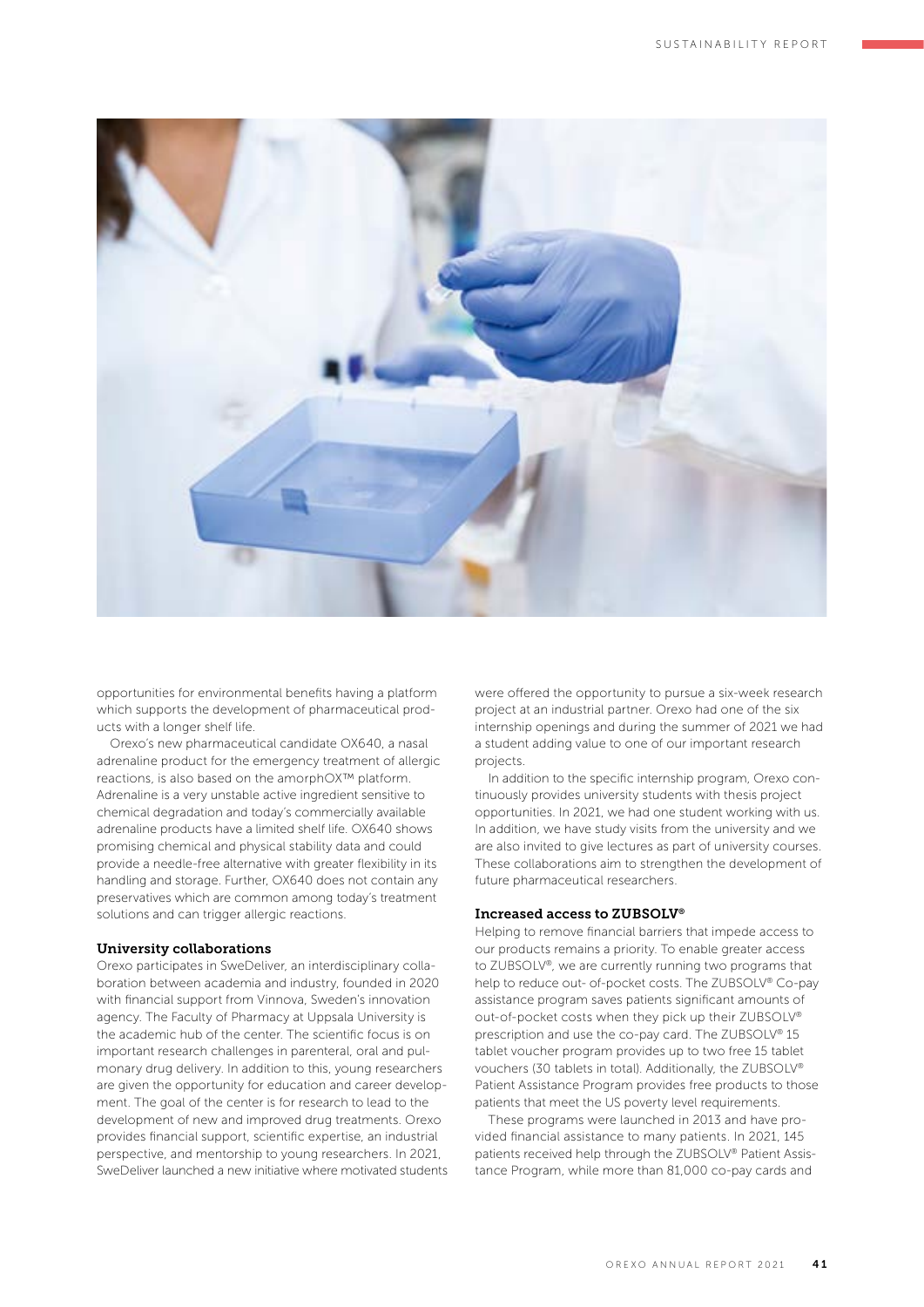5,300 tablet vouchers were redeemed. There has been a reduction in the programs over the last years and this is explained by the erosion of Orexo's market share to generics, the loss of contract exclusivity with one of our key insurance plans and the sales representatives reduced ability to make in-person sales calls due to shutdowns during the pandemic.

In 2020, Orexo entered into a licensing and delivery agreement with Accord Healthcare to make ZUBSOLV® available on the European market. There are estimated to be 1.3 million high-risk opioid users in Europe<sup>1</sup>, yet treatment rates are low. Only around 50 percent of people with opioid dependence are receiving some form of substitution treatment across Europe, although this varies greatly between countries.2

In 2021, all the permissions and equipment were finalized for the supply chain in Europe, preparing for launch in H1 2022. Orexo is responsible for product supply and Accord Healthcare has in-licensed the rights from Orexo. With the commercialization in Europe, people in up to 29 additional countries will have access to ZUBSOLV®.

#### The need for therapeutic support

To address the lack of psychosocial counseling in the treatment of opioid-dependent patients, Orexo entered a partnership with GAIA in 2019 to develop a digital therapy for opioid use disorder, MODIA™. In addition to MODIA™, Orexo acquired the evidence-based digital therapies vorvida® (for problematic drinking) and deprexis® (for depression) in 2019 and 2020 respectively. During the pandemic,

mental illness and substance use disorders have increased substantially. Orexo is working to increase awareness and knowledge about our new, pioneering treatments and is collaborating with various players to open up viable reimbursement routes, which are critical giving more patients access to the right treatment.

In 2021, Orexo continued to donate vorvida® and deprexis® to front-line healthcare professionals. Through our partnerships with the Texas Nurses Association<sup>3</sup> and Trinity Health in North Dakota<sup>4</sup>, we provided all partner employees access to deprexis® and vorvida® free of charge. The use of these therapies is voluntary and completely anonymous. To date, 190 unique logins have been distributed to staff as part of these programs. In addition, we initiated a program with St. Louis University School of Medicine in November 2021, to provide front line workers, including all interns, residents and fellows with free access to deprexis® and vorvida® .

In addition to external partnerships, we continued to provide all our employees and their families with access to our digital therapies free of charge.

### ZUBSOLV® patient programs





#### Co-pay assistance program Tablet voucher program





All data can be found in the Sustainability Data Summary

<sup>1</sup> European Monitoring Centre for Drugs and Drug Addiction (EMCDDA)

2 EMCDDA – Tackling Opioid Dependence

<sup>3</sup> https://www.texasnurses.org/news/544391/Deprexis-Free- Digital-Therapy-for-Nurses.htm 4 https://www.trinityhealth.org/digital-therapies-help-frontline- workers-cope-2/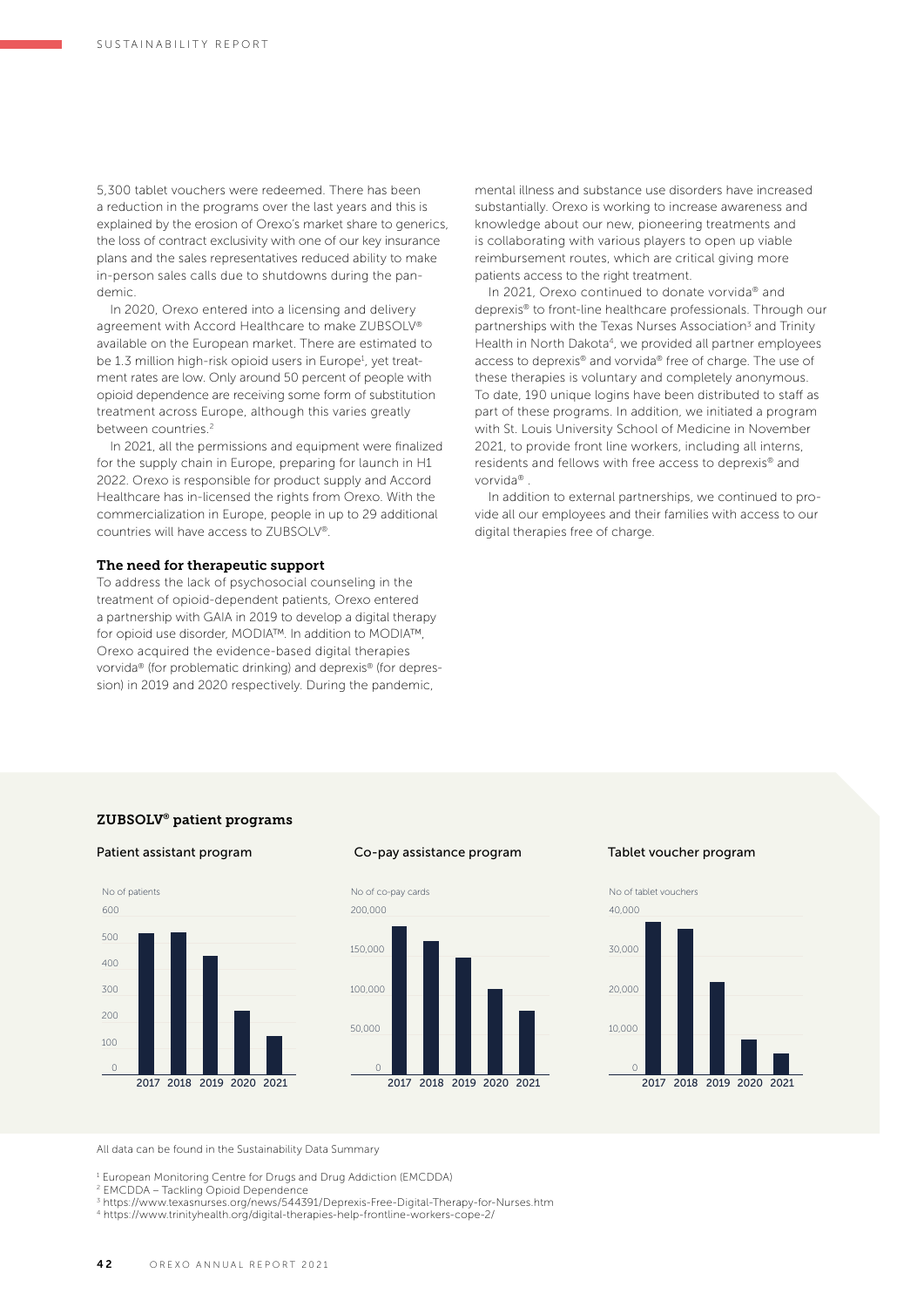# Sustainable people

Our people are our strength. We value one another's contributions and understand that our joint efforts are the key to our success. Our workplaces must be safe and healthy environments where every employee feels respected and has the same opportunities. We believe in an open-minded culture that sparks creativity and new ideas.

Our ambition is to offer a safe and healthy workplace where everyone feels valued and respected.

#### Important questions

- Good health and well-being for our employees and a safe working environment.
- An equal and non-discriminatory work culture.

#### Highlights 2021

- High scores in employee satisfaction regardless of the pandemic.
- Cooperation with IMR in Sweden and a wellness program in the US to promote work out.
- No major incidents or accidents.
- No unreasonable pay differences in salary survey.
- Development of a more flexible working solutions for a better work-life-balance.

Our success is based on our commitment to the well-being of every employee. We have employee recognition programs and encourage everyone to acknowledge their colleagues' contributions. Attracting and keeping the best individuals means offering them mutually respectful workplaces where people are valued for who they are as well as their professional capabilities. Orexo enables new ideas and creativity through cross-functional cooperation. To encourage learning and new thinking we have individual development programs for our employees and funds earmarked for training. We also try to encourage our employees to make suggestions to improve processes and innovations.

The importance of wellness and health is governed by the company's overall Code of Conduct. In connection to this there are policies and procedures structured to mitigate the risks associated with the work environment. This includes governance of safety, health, recruitment, equal treatment, gender equality, discrimination and conflicts of interest as well as health insurance and other employment benefits.

#### Safety and health of our employees

Annual health and safety targets and activities are based on risk assessments and specific issues raised in the organization, such as employee surveys. The greatest risks identified are linked to mental health, due to a high workload, but there are also risks linked to the handling of active pharmaceutical

ingredients and other hazardous substances. The handling of hazardous substances are well mitigated through risk assessments and routines. A key factor to promote physical and mental wellbeing is daily physical exercise. To encourage this, we have had a collaboration with IMR, the Institute for People in Motion, during the year where all our employees in Sweden have worked on their own health journey. Similarly in the US, we offer our employees wellness benefits, one of which is a paid subscription to a wellness program which offers virtual fitness classes in addition to mental health and other employee support resources. The company also offers an Employee Assistance Program (EAP) to support employees with issues impacting mental and emotional well-being. For our field-based salesforce in the US, driving is considered a significant risk, and one important activity during the year has been to update the fleet cars to safer vehicles. Overall, no major incidents or accidents happened connected to Orexo's operations in Sweden and US during 2021. No major incidents or accidents has occurred the last 5 years.

To ensure we continuously improve the work environment, Orexo in Sweden are using monthly surveys to monitor the well-being of employees with questions regarding their work situation, well-being, communication and participation. These surveys measure the situation for each department and group and can assist managers with creating and engaging in dialogue with individuals and teams.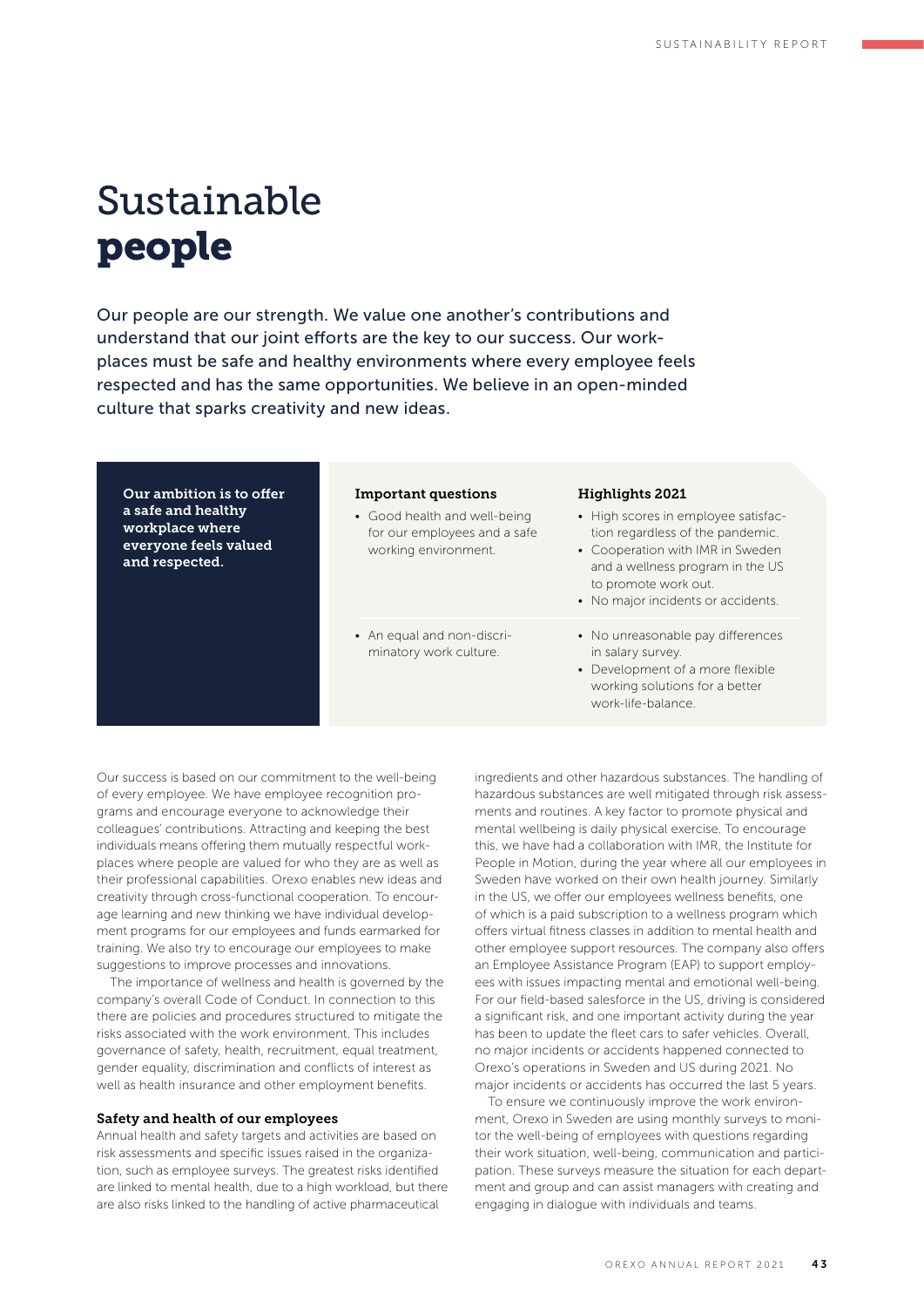Furthermore, to investigate the overall work situation for our employees we conduct an annual employee survey<sup>1</sup>. The results are followed up and evaluated by management but are primarily used as a tool at the group and department level to take concrete actions to improve the work environment. In 2021, we were happy to see that more than 4 out of 5 employees reported satisfaction with working at Orexo.

During 2021, the second year of the Covid-19 pandemic, Orexo continued to have different measures in place to reduce the spread of infection. Our sales representatives have adapted a hybrid sales model, visiting healthcare professional offices in person when they can and conducting some calls virtually if needed, depending on the state and local restrictions. We have continued to provide Personal Protective Equipment to all our employees to maintain safety and protection from Covid-19 in the workplace. Working remotely has continued to be the way of working for many employees both in Sweden and the US. While the pandemic has been challenging, we are glad the employee survey shows good results regarding psychosocial health. Employees have indicated that they feel their job provides them with a great deal of meaning and purpose and that they truly enjoy the people and teams they work with. Areas in the

 $\Omega$  $20$ 40  $60$ 80  $100$ 2018 2019 2020 2021 Orexo AB **Orexo US**, Inc.

Employee satisfaction (%)

Accidents and incidents (rate)



No major accidents or incidents have occured 2017–2021.

<sup>1</sup> Springlife employee survey Orexo AB, DecisionWise Orexo US, Inc.

#### annual employee survey that need further development throughout 2022 are goal orientation in Sweden and professional development in the US.

#### Diversity and gender equality

We are convinced that employees of different ages, genders, backgrounds, and experiences contribute to new thinking and innovative solutions. Diversity and gender equality are therefore important for us to achieve our goals and ambitions. Orexo is committed to diversity in hiring and conducts diversity training to ensure the organization's employment practices are in line with these objectives.

To further our work with equal rights and opportunities, we have a plan in Sweden with different focus areas. One focus area is work-life balance and one action during the year was to create a more flexible solution for when employees need to be at the office. Another focus is equal pay and every year in Sweden we conduct a salary survey. This year's survey discovered no unreasonable salary differences. In 2022, we will continue to work on the plan. In the US, our focus is more on training our employees to avoid discrimination and harassment.

#### Absence due to illness (%)



0 10 20 30  $40$ 50 60 2017 2018 2021 Female employees Women in management positions Women on Board of directors Women in executive management team

#### Women in management position (%)

All data can be found in the Sustainability Data Summary.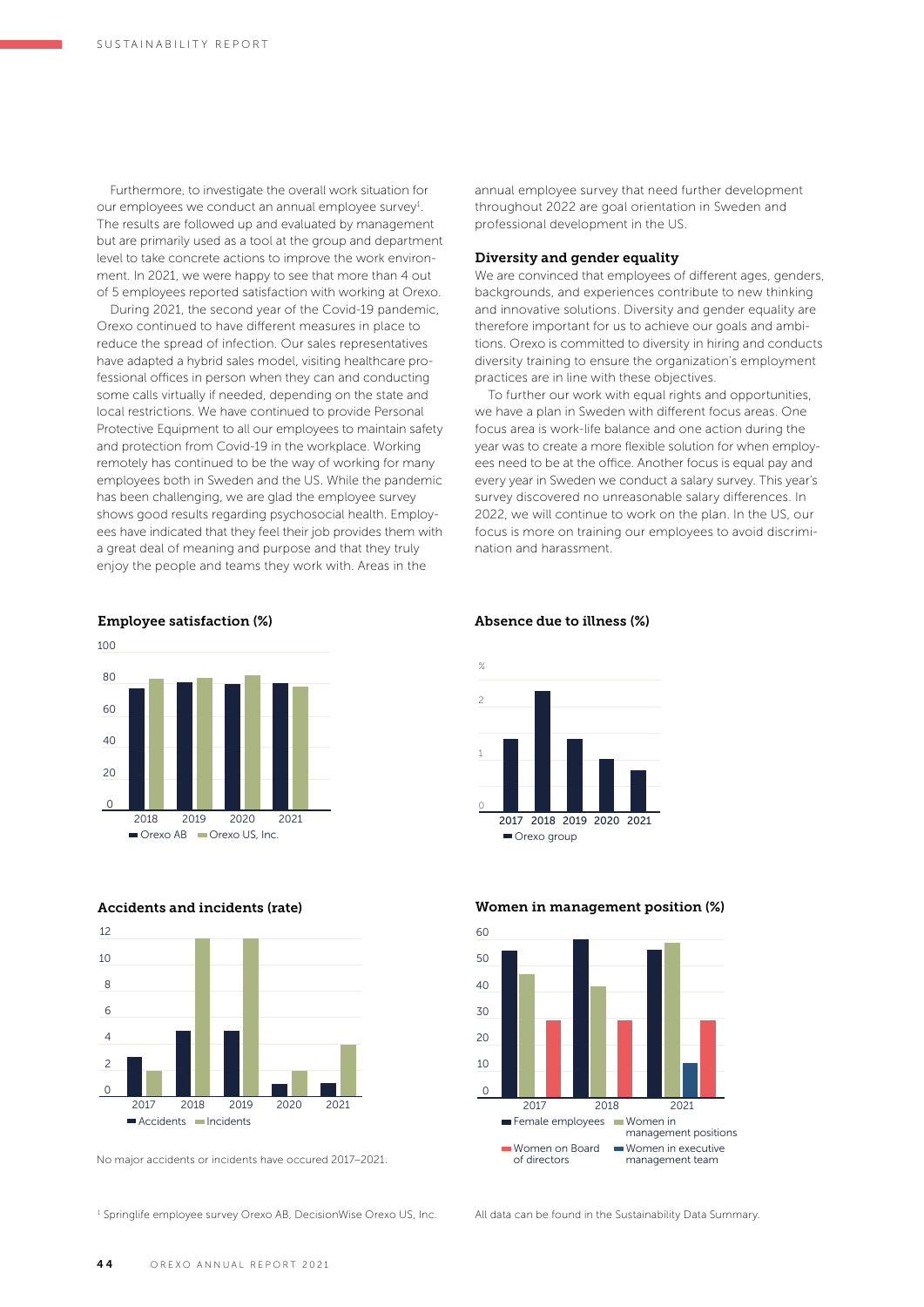## Sustainable supply chain

As we have a largely outsourced supply chain, we rely on these partners to produce, pack and supply our products to the market. We have great confidence in our suppliers, but we are still accountable for understanding the impact of our supply chain and to ensure it is sustainable.

Our ambition is to ensure good management of social, ethical and environmental impacts throughout the supply chain.

#### Important questions

- Sustainable procurement to ensure decisions and relationships reflect company values.
- Responsibility throughout our supply chain to ensure sustainability in all production steps.

#### Highlights 2021

- Further development of the Code of Conduct for Suppliers.
- Improvement of the responsible sourcing program with clear and improved requirements for suppliers.
- All important Tier A & Tier B suppliers evaluated. In 2021, Orexo began the process of re-evaluating suppliers.

Working towards a sustainable supply chain means that purchasing decisions and relationships that are formed must align with the company's principles and values for business ethics, work environment, human rights and the environment.

There are risks around several aspects of our suppliers. Although Orexo's direct suppliers are located in countries with strong environmental, health, safety and labour legislation, there are risks connected to these aspects. Subcontractors<sup>1</sup> may be found in many different parts of the world and it is therefore important to ensure that all direct suppliers have good governance and processes. Orexo is committed to complying with the UN Guiding Principles on Business and Human Rights, and it is along the supply chain that we see the greatest risks linked to human rights.

It is the ambition of Orexo to prevent, remedy and improve sustainability work throughout the supply chain. It is by putting requirements on direct suppliers and building their awareness of sustainability issues, and their role, that we jointly contribute to sustainable development.

#### Governance and guidelines

During 2021 we improved our Responsible Sourcing Program to ensure our Supplier Code of Conduct (SCoC) is implemented throughout the supply chain. In addition, our SCoC was reviewed and updated to further clarify our expectations. It sets out minimum requirements for suppliers, including legal compliance, human rights, business ethics, safety, health and environmental expectations. To monitor and improve compliance with the SCoC, our processes and approaches aim to ensure risks regarding patient safety, product quality and sustainability are acceptable. These processes and approaches also ensure that applicable commercial aspects, such as security, financial stability and other commercial risks in the supply chain are adequately investiheten

Through the supplier evaluation process, Orexo evaluates sustainability aspects of strategically important suppliers. All suppliers are divided into Tiers A-D, where Tier A are the strategically most important. Tier A suppliers include raw materials suppliers and contracted manufacturers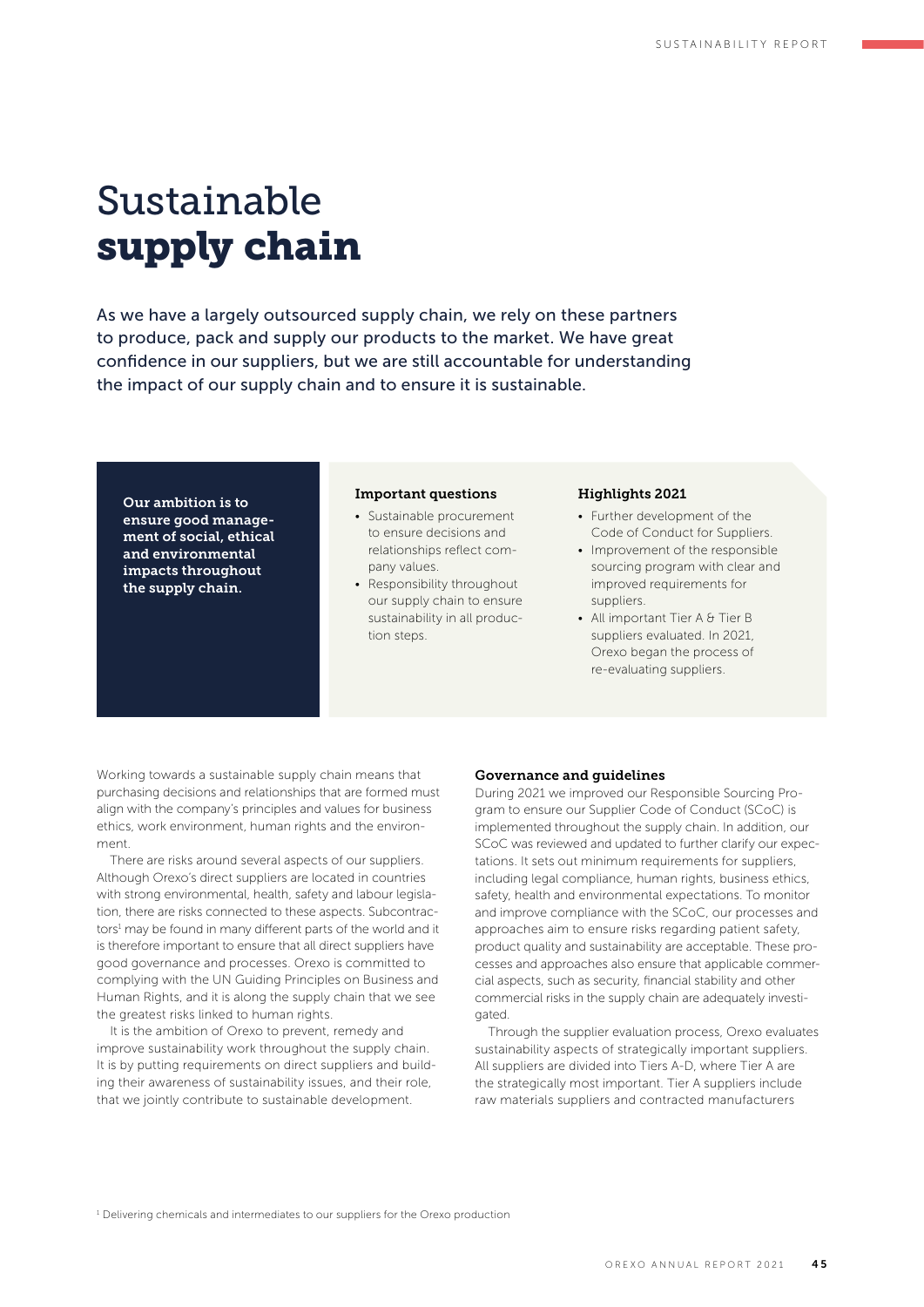

(API- production, formulation, packaging and distribution) of products on the market. Tier B-suppliers are other strategically important suppliers, such as suppliers to development projects or suppliers of systems. Tiers C and D are not prioritized for evaluation. The supplier evaluation covers legal compliance, as well as compliance with human rights, business ethics, safety, health and environmental impact. It is carried out through evaluation forms, supplier interviews and, if necessary, site visits. Supplier sustainability status is continuously monitored through supplier management.

All Tier A suppliers and many important Tier B suppliers are evaluated. With clear and improved requirements Orexo also started the process to re-evaluate all Tier A and important Tier B suppliers. In the beginning of 2022, we plan to include re-evaluation of all Tier A and previously evaluated Tier B suppliers, including additional Tier B suppliers.

Further, in 2021 we developed a screening checklist to be used early in development projects to make a first evaluation of suppliers. This is to show the suppliers the importance of having sound and systematic sustainability work and to help us with decision making.

#### Evaluation of suppliers



All data can be found in the Sustainability Data Summary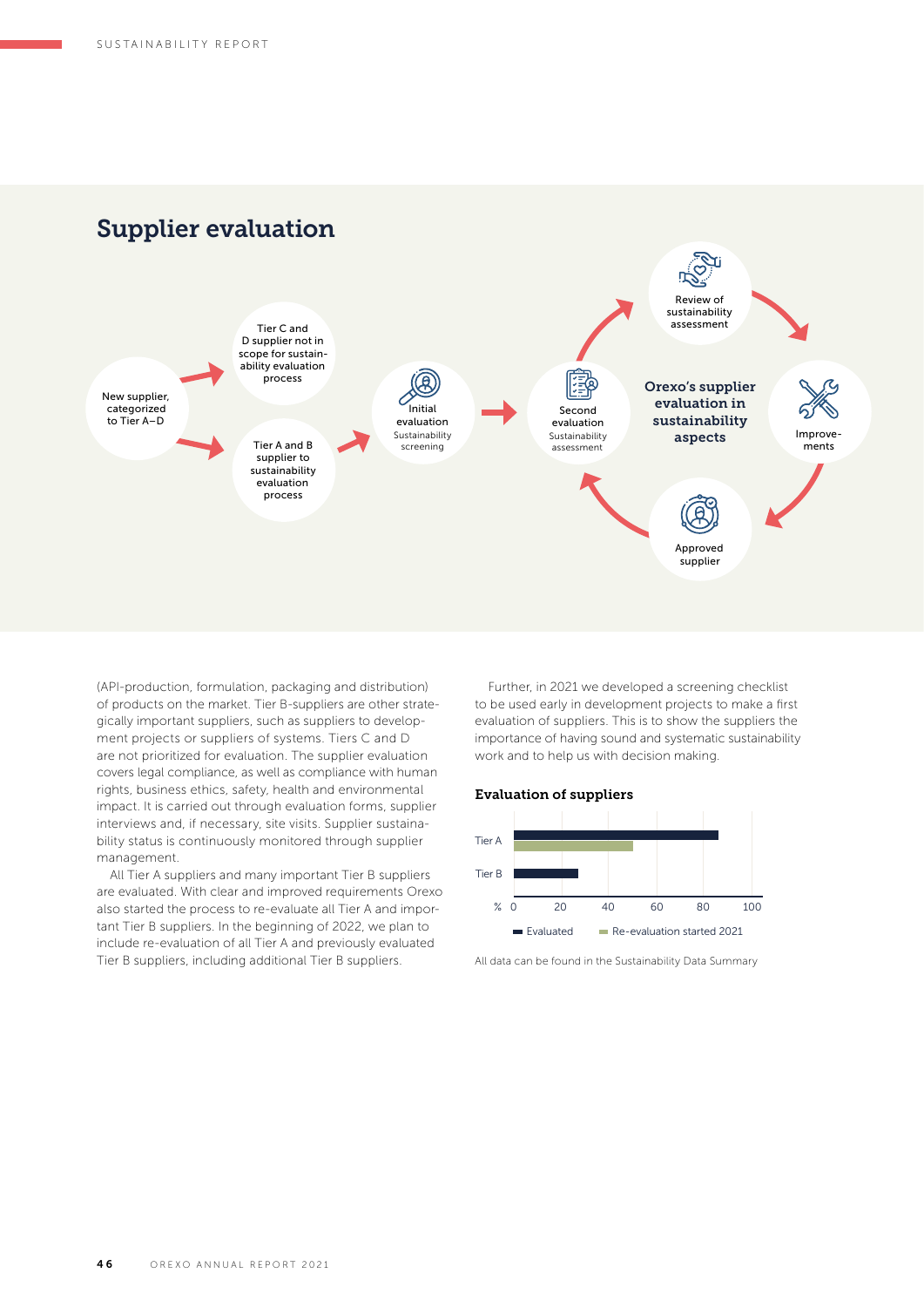## Environment and climate change

A sustainable future requires joint responsibility for the environment. All human activity depends on ecosystems and their services, such as access to clean air, clean water, and natural resources. Climate change affects both the ecosystems and people's health. Action is urgently needed! To contribute to a more sustainable world, Orexo conducts activities that reduce our impact on climate change and improve our resource efficiencies.

Our ambition is to operate efficiently and to reduce the climate and the environmental impact of all activities.

#### Important questions

- Reduction of greenhouse gas emissions.
- Improve our resource usage and reduce amounts of waste.

#### Highlights 2021

- Improved corporation for energy efficiency, with "green agreements" and ENERGY STAR certificate, with our property owners.
- Improved use of digital working methods and increased awareness of travel habits to maintain new ways of working and reduce flight travel.
- Improved efficiency of waste sorting and campaigns with less printed material.

The overall environmental work at Orexo is governed by the company's environmental policy and guidelines. An environmental action plan is set annually, based on the overall sustainability goals. The most significant environmental aspects for Orexo are waste and CO<sub>2</sub> emissions.

Orexo's manufacturing of products, packing and supply to market are performed by contracted manufacturers. We have not yet quantified the total environmental impact of our supply chain. However, we believe that it is in the supply chain that we find our most significant environmental impacts. We are convinced that through reviewing and putting requirements on our suppliers, we can make environmental improvements. Our work for better supplier sustainability is described earlier in this report.

Despite having an outsourced supply chain, we see the importance of reducing our direct environmental impact from our operations in Sweden and the US.

In 2021, our goals have been to continue collecting data to identify which key performance indicators are most important. This work will continue in 2022.

#### Climate impact

Orexos direct carbon emissions mainly relates to travel and energy usage. The R&D facilities and offices are rented and shared with other tenants. We have a "green agreement" with the property owner for the Swedish facilities. This sets out an expectation of cooperation to reduce the environmental footprint through joint work. The majority of the reported energy usage (heating, cooling and electricity) is calculated based on the size of the used premises. In the absence of individual measurements, it is not possible to see direct effects of energy reduction measures taken by any single tenant. For selected equipment, individual measurements of electricity consumption are done and in cooperation with the landlord we aim to introduce additional individual measurements on our equipment. Currently, the premises are heated with climate compensated district heating and cooled with district cooling and the electricity purchased is from renewable resources. In cooperation with the landlord, our goal is to find opportunities to reduce the overall consumption through improvements in our facilities.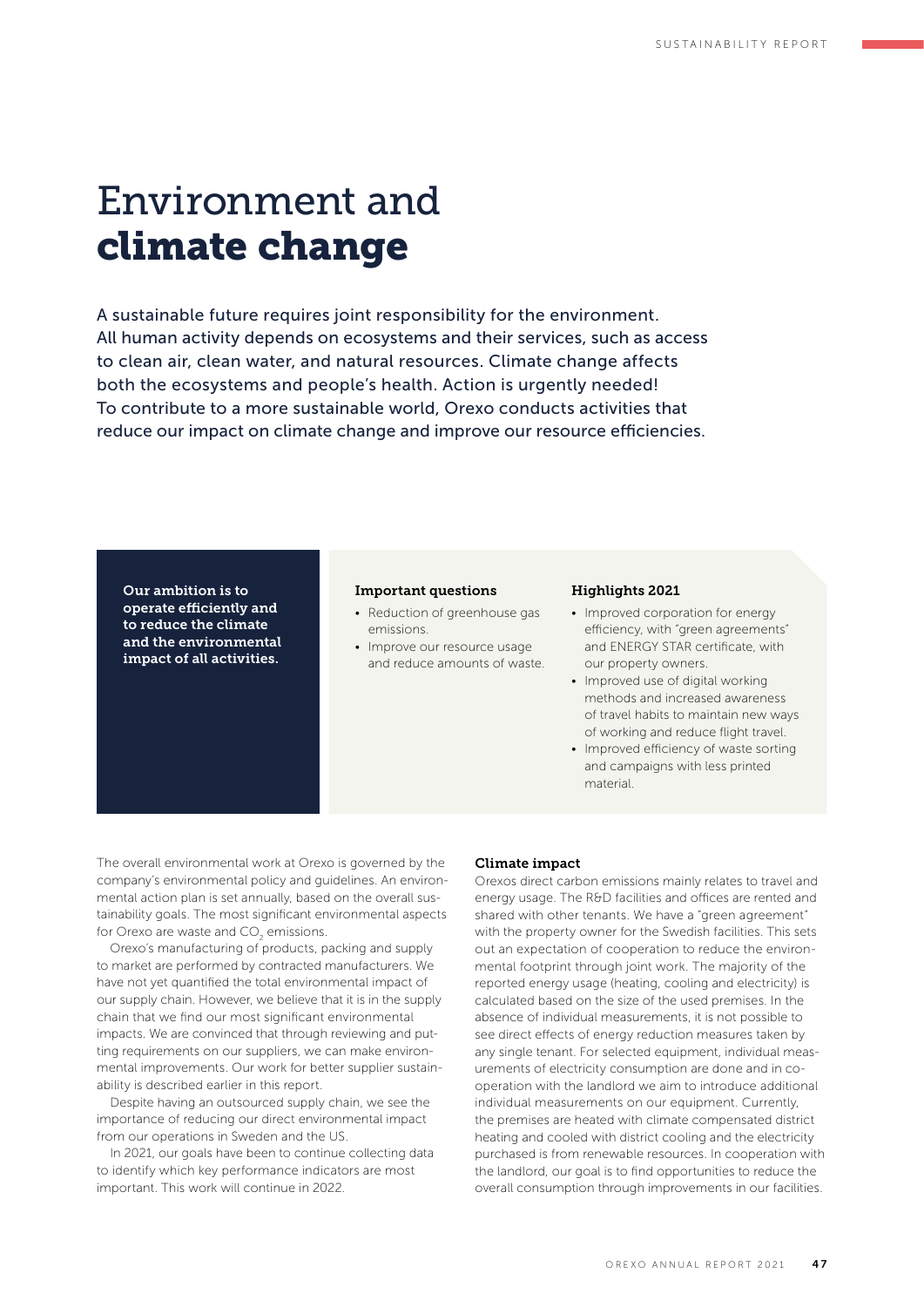The offices in the US are ENERGY STAR certificated. a third-party reviewed certification that ensure that the building is energy efficient.

Orexo's main commercial market is in the US. The contracted manufacturers for ZUBSOLV® and several of the raw material suppliers are based in the US, as well as our own sales and marketing organization. This has historically necessitated a certain amount of business travel between the US and Sweden which changed drastically during 2020 and 2021, mainly due to Covid-19. While we see the need for travel continuing in the future, we are refining our use of digital working methods and strengthening our assessments to determine the necessity of any travel requirements.

#### Waste and recycling

The ambition for waste is to reuse and recycle in favor of waste for incineration (with energy recovery). In our R&D facilities and offices in Sweden we have not identified any waste stream where a single effort would lead to a substantial reduction of waste to incineration or landfill. An ongoing dialogue with the waste vendor aims to give us access to improved statistics and analysis of our mixed waste for incineration. During 2021, we got access to better statistics, however, an analysis of the mixed waste still needs to be completed. Further, in 2021 we improved our waste sorting possibilities in the common areas and updated information on correct sorting. In the US, printed material is identified as the single biggest waste contribution and we work to reduce this by introducing digital information materials.

Further, better resource handling at our contract manufacturers is part of our supplier evaluation program.



### Flight travel<sup>2</sup>

CO<sub>2</sub>-emissions (tonnes)





Recycled waste

All data can be found in the Sustainability Data Summary. 1 Data cover Orexo AB

2 Data cover Orexo AB 2017–2018 and Orexo group from 2019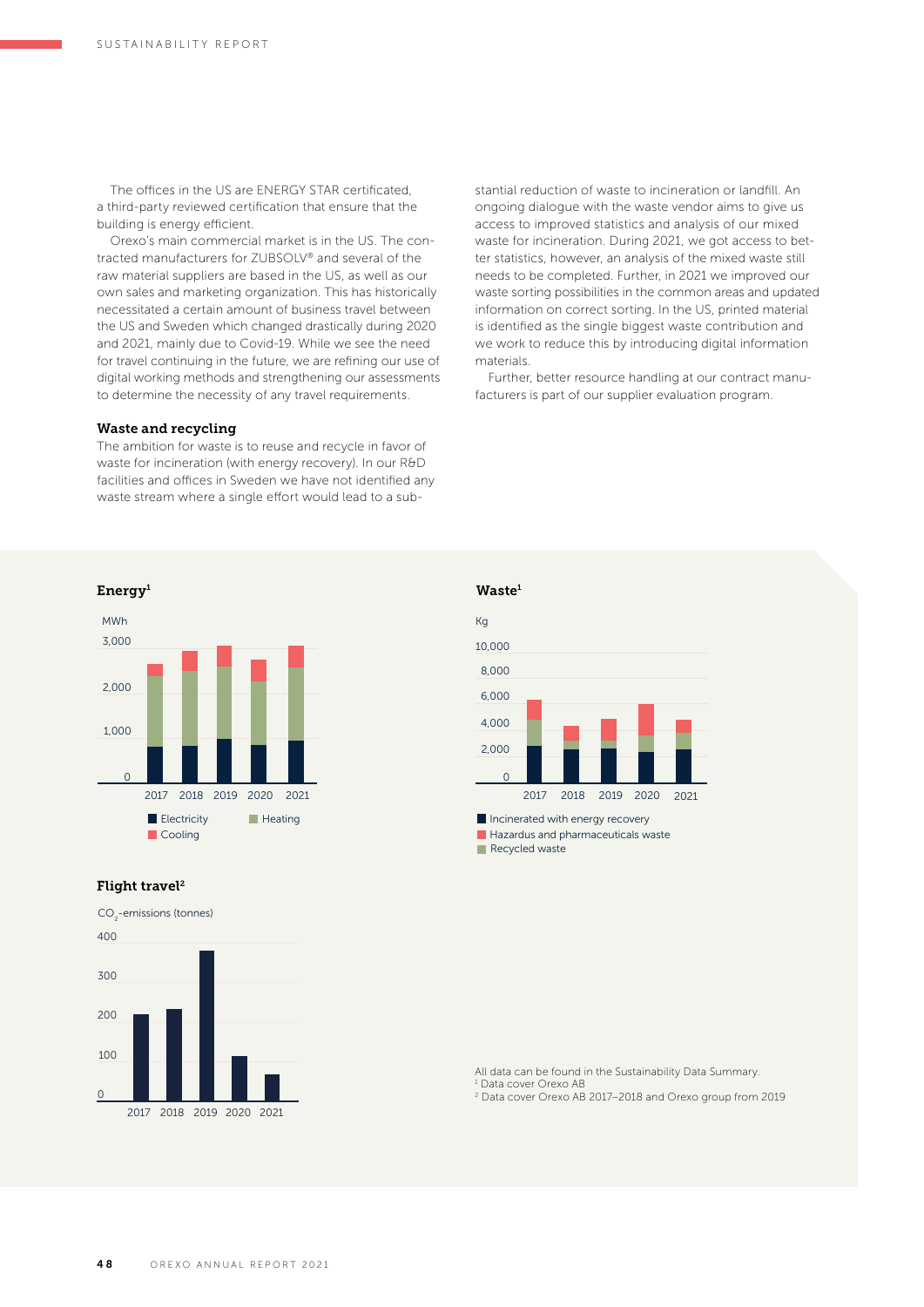## Sustainability data summary

#### Responsible Business

|                             | 2017        |       | 2018       |                       | 2019  |                               | 2020 |       | 2021                          |     |                          |            |    |       |                         |
|-----------------------------|-------------|-------|------------|-----------------------|-------|-------------------------------|------|-------|-------------------------------|-----|--------------------------|------------|----|-------|-------------------------|
|                             | Orexo<br>AB | Orexo | Inc. group | US. Orexo Orexo<br>AB | Orexo | US, Orexo Orexo<br>Inc. group | AB   | Orexo | US, Orexo Orexo<br>Inc. group | AB  | Orexo<br>US, Orexo Orexo | Inc. group | AB | Orexo | US, Orexo<br>Inc. group |
| Completed Code of Conduct % | R1          | 100   | 89         | 85                    | 100   | 94                            | -83  | 100   | 93                            | 100 | 100                      | 100        | 94 | 100   | 96                      |

#### Sustainable people

|                                     | 2017                     |              | 2018                      |     | 2019           |                               |         | 2020                 |                          |                | 2021              |                   |                |                          |                         |
|-------------------------------------|--------------------------|--------------|---------------------------|-----|----------------|-------------------------------|---------|----------------------|--------------------------|----------------|-------------------|-------------------|----------------|--------------------------|-------------------------|
|                                     | Orexo<br>AB              | Orexo<br>US. | Orexo Orexo<br>Inc. group | AB  | Orexo          | US. Orexo Orexo<br>Inc. group | AB      | Orexo<br>US.<br>Inc. | Orexo<br>group           | Orexo          | AB US, Inc. group | Orexo Orexo Orexo | AB             | Orexo                    | US. Orexo<br>Inc. group |
| Employment                          |                          |              |                           |     |                |                               |         |                      |                          |                |                   |                   |                |                          |                         |
| Number of employees                 | 53                       | 37           | 90                        | 55  | 74             | 129                           | 54      | 73                   | 127                      | 53             | 85                | 138               | 54             | 67                       | 121                     |
| employees with permanent contract % | 98                       | 100          | 99                        | 98  | 100            | 99                            | 100     | 100                  | 100                      | 98             | 100               | 99                | 96             | 100                      | 98                      |
| employees with temporary contract % | $\overline{c}$           | $\circ$      | 1                         | 2   | $\circ$        | $\mathbf{1}$                  | $\circ$ | $\circ$              | $\circ$                  | $\overline{c}$ | $\Omega$          | 1                 | $\overline{4}$ | $\circ$                  | $\overline{c}$          |
| Staff turnover %                    | $\overline{\phantom{m}}$ |              |                           | 9   | $\equiv$       |                               | 17      |                      | $\equiv$                 | <1             |                   |                   | 11             | $\overline{\phantom{0}}$ |                         |
| Number of employees + consultants   | 59                       | 73           | 132                       | 63  | 77             | 140                           | 64      | 79                   | 143                      | 79             | 89                | 168               | 72             | 73                       | 145                     |
| Consultants %                       | 10                       | 49           | 32                        | 13  | $\overline{4}$ | 8                             | 15      | 8                    | 11                       | 33             | 4                 | 18                | 25             | 8                        | 17                      |
| Gender equality                     |                          |              |                           |     |                |                               |         |                      |                          |                |                   |                   |                |                          |                         |
| Female employees %                  | 51                       | 62           | 56                        | 55  | 64             | 60                            | 54      | 47                   | 50                       | 55             | 62                | 59                | 57             | 57                       | 56                      |
| women in management positions %     | 44                       | 50           | 47                        | 33  | 50             | 42                            | 38      | 50                   | 44                       | 33             | 54                | 43                | 44             | 75                       | 59                      |
| women in excec. management team %   |                          |              | $\Omega$                  |     |                | $\bigcap$                     |         |                      | 13                       | -              |                   | 13                |                | $\qquad \qquad -$        | 13                      |
| Women on board of directors %       |                          |              | 29                        |     |                | 29                            |         |                      | 29                       | $\equiv$       |                   | 38                |                |                          | 29                      |
| Health                              |                          |              |                           |     |                |                               |         |                      |                          |                |                   |                   |                |                          |                         |
| Employee satisfaction index %       |                          |              |                           | 78  | 83             | $\overline{\phantom{0}}$      | 81      | 83                   | $\overline{\phantom{m}}$ | 80             | 85                | -                 | 80             | 79                       |                         |
| Employee absence due to illness %   | 2.2                      | 0.2          | 1.4                       | 3.9 | 1.1            | 2.3                           | 1.7     | 1.2                  | 1.4                      | 1.8            | 0.5               | 1.0               | 0.9            | 0.7                      | 0.8                     |
|                                     |                          |              |                           |     |                |                               |         |                      |                          |                |                   |                   |                |                          |                         |

Data cover Orexo group.

#### Safety

|                 | 2017 | 2018 | 2019 | 2020 | 2021 |
|-----------------|------|------|------|------|------|
| Major accidents |      |      |      |      |      |
| Accidents       |      |      |      |      |      |
| Major incidents |      |      |      |      |      |
| Incidents       |      |      |      |      | 4    |

Data cover Orexo AB.

### Innovation and partnership

| Improved access to ZUBSOLV®                                                | 2017    | 2018    | 2019    | 2020    | 2021   |
|----------------------------------------------------------------------------|---------|---------|---------|---------|--------|
| ZUBSOLV® Patient assistant program<br>(number of patients)                 | 539     | 542     | 451     | 243     | 145    |
| ZUBSOLV <sup>®</sup> Co-pay assistance program<br>(number of co-pay cards) | 189.217 | 170.232 | 150.452 | 108.826 | 81.225 |
| ZUBSOLV® Tablet voucher program<br>(number of tablet vouchers)             | 38.756  | 36.957  | 23.420  | 8.957   | 5.325  |

Data cover Orexo group.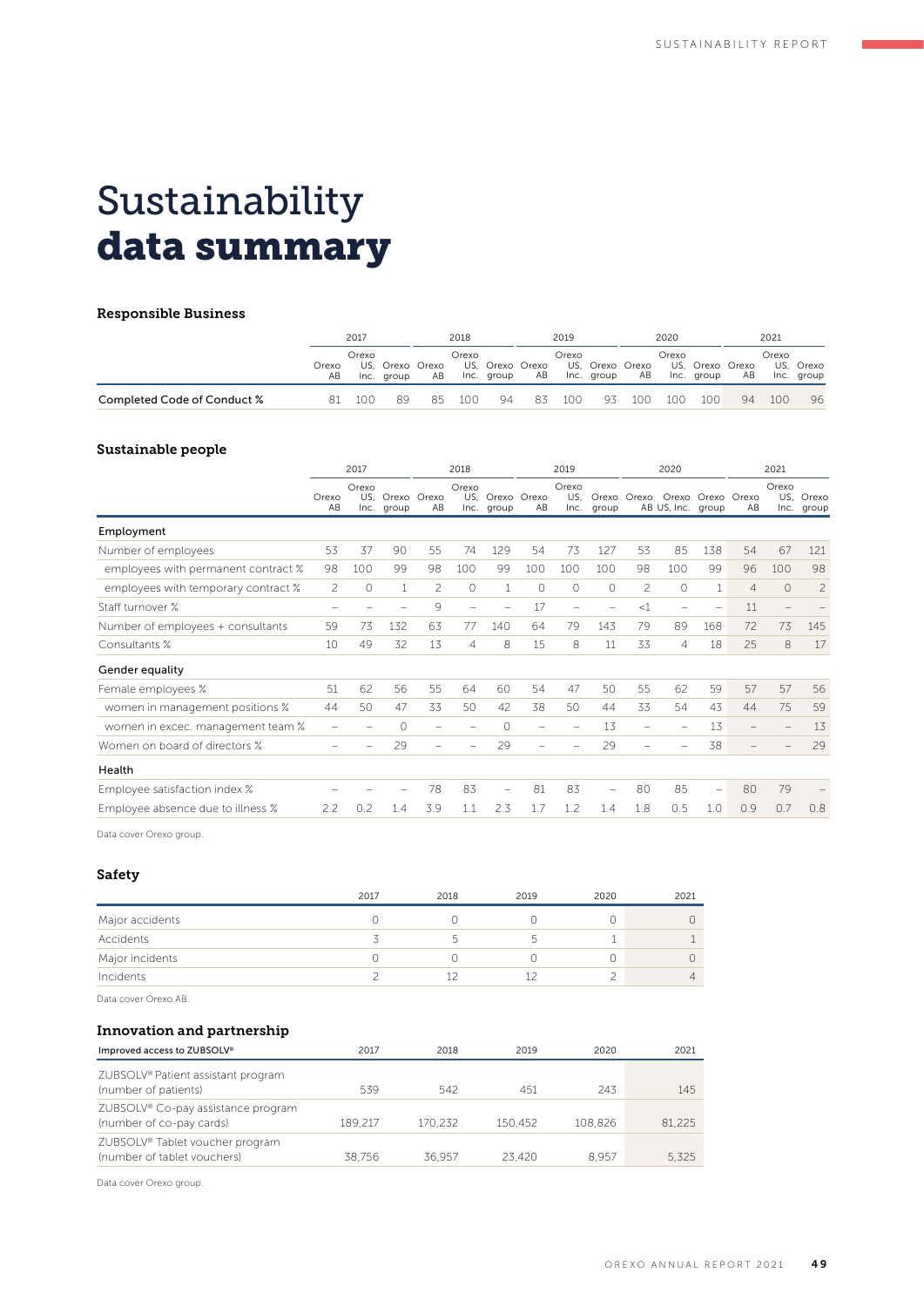### Environment and climate change

| Energy                                    | 2017  | 2018  | 2019  | 2020  | 2021  |
|-------------------------------------------|-------|-------|-------|-------|-------|
| Electricity (MWh)                         | 805   | 830   | 989   | 856   | 938   |
| Heat (MWh)                                | 1,603 | 1.682 | 1,628 | 1.434 | 1,673 |
| Cooling (MWh)                             | 268   | 449   | 464   | 506   | 493   |
| Total energy usage (MWh)                  | 2.676 | 2.960 | 3.081 | 2.795 | 3.104 |
| Waste                                     |       |       |       |       |       |
| Incinerated with energy recovery (tonnes) | 2.850 | 2.588 | 2.650 | 2.400 | 2,550 |
| Recycled waste (tonnes)                   | 2.001 | 651   | 615   | 1.259 | 1,333 |
| Hazardus and pharma waste (tonnes)        | 1,519 | 1.160 | 1.641 | 2.424 | 976   |
| Total waste (tonnes)                      | 6.370 | 4.399 | 4.906 | 6.083 | 4,859 |
| Recycled/(recycled+energy recovery) (%)   | 41    | 20    | 19    | 34    | 34    |

Data cover Orexo group.

|                                       | 2017   |     | 2018   |     | 2019   |     | 2020   |    | 2021   |    |
|---------------------------------------|--------|-----|--------|-----|--------|-----|--------|----|--------|----|
| Flight travel                         | Sweden | US. | Sweden | US  | Sweden | US  | Sweden | US | Sweden | US |
| CO <sub>2</sub> emissions<br>(tonnes) | 219    | 234 | 380    | 114 | 68     | 100 | 80     | 34 | 35     |    |

Data cover Orexo AB 2017–2018 and Orexo group from 2019.

### Sustainable supply chain

| Supplier evaluation          | Tier A supplier | Tier B supplier |
|------------------------------|-----------------|-----------------|
| Number of suppliers in scope |                 |                 |
| Fyaluated 2021 %             | 86              |                 |
| Re-evaluation started 2021 % |                 |                 |

Data cover Orexo group.

### UN Global Compact

| Human rights                      |                                                                                                                             |
|-----------------------------------|-----------------------------------------------------------------------------------------------------------------------------|
| Principle 1<br>$38 - 39.45 - 46$  | Businesses should support and respect the protection of internationally proclaimed human<br>rights and.                     |
| Principle 2<br>$38 - 39.45 - 46$  | Make sure that they are not complicit in human rights abuses.                                                               |
| Labour                            |                                                                                                                             |
| Principle 3<br>$38 - 39.45 - 46$  | Businesses should uphold the freedom of association and the effective recognition of the right to<br>collective bargaining. |
| Principle 4<br>$38 - 39, 45 - 46$ | The elimination of all forms of forced and compulsory labour.                                                               |
| Principle 5<br>$38 - 39, 45 - 46$ | The effective abolition of child labour.                                                                                    |
| Principle 6<br>$38 - 39, 43 - 46$ | The elimination of discrimination in respect of employment and occupation.                                                  |
| Environment                       |                                                                                                                             |
| Principle 7<br>$38 - 39.47 - 48$  | Businesses should support a precautionary approach to environmental challenges.                                             |
| Principle 8<br>$38 - 39.47 - 48$  | Undertake initiatives to promote greater environmental responsibility.                                                      |
| Principle 9<br>$38 - 39, 47 - 48$ | Encourage the development and diffusion of environmentally friendly technologies.                                           |
| <b>Anti-Corruption</b>            |                                                                                                                             |
| Principle 10                      | Businesses should work against corruption in all its forms, including extortion and bribery.                                |

38–39